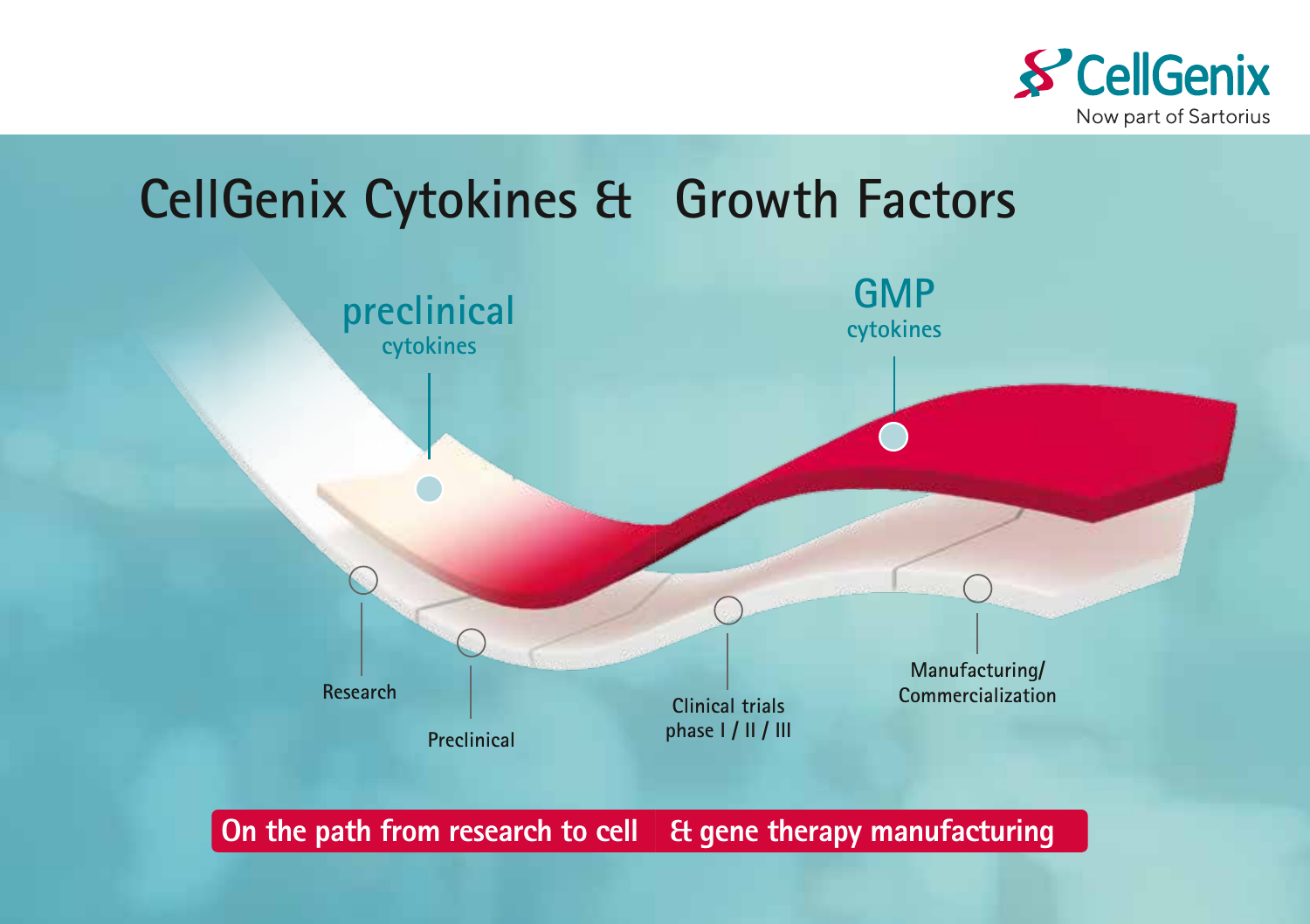Please refer to Technote "CellGenix® rh Cytokines – Preclinical vs GMP" for a complete overview



## **Preclinical vs GMP**

Intended for preclinical *ex vivo* use

Intended for *ex vivo* use in clinical trials and commercial ATMP manufacturing

### **Produced in GMP facility**

| <b>Quality Attributes</b>                                                                             | <b>Preclinical grade</b> | <b>GMP</b> grade                      |
|-------------------------------------------------------------------------------------------------------|--------------------------|---------------------------------------|
| <b>Quality Management System:</b><br>Manufactured, tested, released & distributed under ISO 9001:2015 | yes                      | yes                                   |
| Adherence to GMP guidelines                                                                           | no                       | yes                                   |
| <b>Batch documentation</b>                                                                            | yes                      | yes                                   |
| Regulatory compliance: USP <1043>, Ph. Eur. 5.2.12, ISO TS 20399                                      | N/A                      | yes                                   |
| Process validation by 3 consistency batches                                                           | no                       | yes                                   |
| Determination of DNA content                                                                          | no                       | yes                                   |
| Sterility testing                                                                                     | yes                      | Ph. Eur.                              |
| Purity                                                                                                | $\geq 95\%$              | $\geq 97\%$                           |
| Identity of product confirmed                                                                         | one method               | $\ge$ two methods                     |
| Endotoxin testing                                                                                     | $<$ 1000 EU/mq           | $\leq$ 50 EU/mg or<br>$\leq$ 25 EU/mg |
| Determination of host cell protein                                                                    | no                       | yes                                   |
| MCB/WCB fully characterized                                                                           | yes*                     | yes                                   |
| Supplier and raw material control                                                                     | yes*                     | yes                                   |
| Regulatory support: DMF, on-site audits, change notifications,<br>quality agreements, etc.            | no                       | yes                                   |

### **More comprehensive QC testing**

**Cost efficient – preclinical phase**

**GMP quality standard**

**Regulatory compliance & support** 

# **Preclinical rh Cytokines GMP rh Cytokines**



\*All measures are applied for our preclinical grade, but these quality attributes cannot be verified in an audit